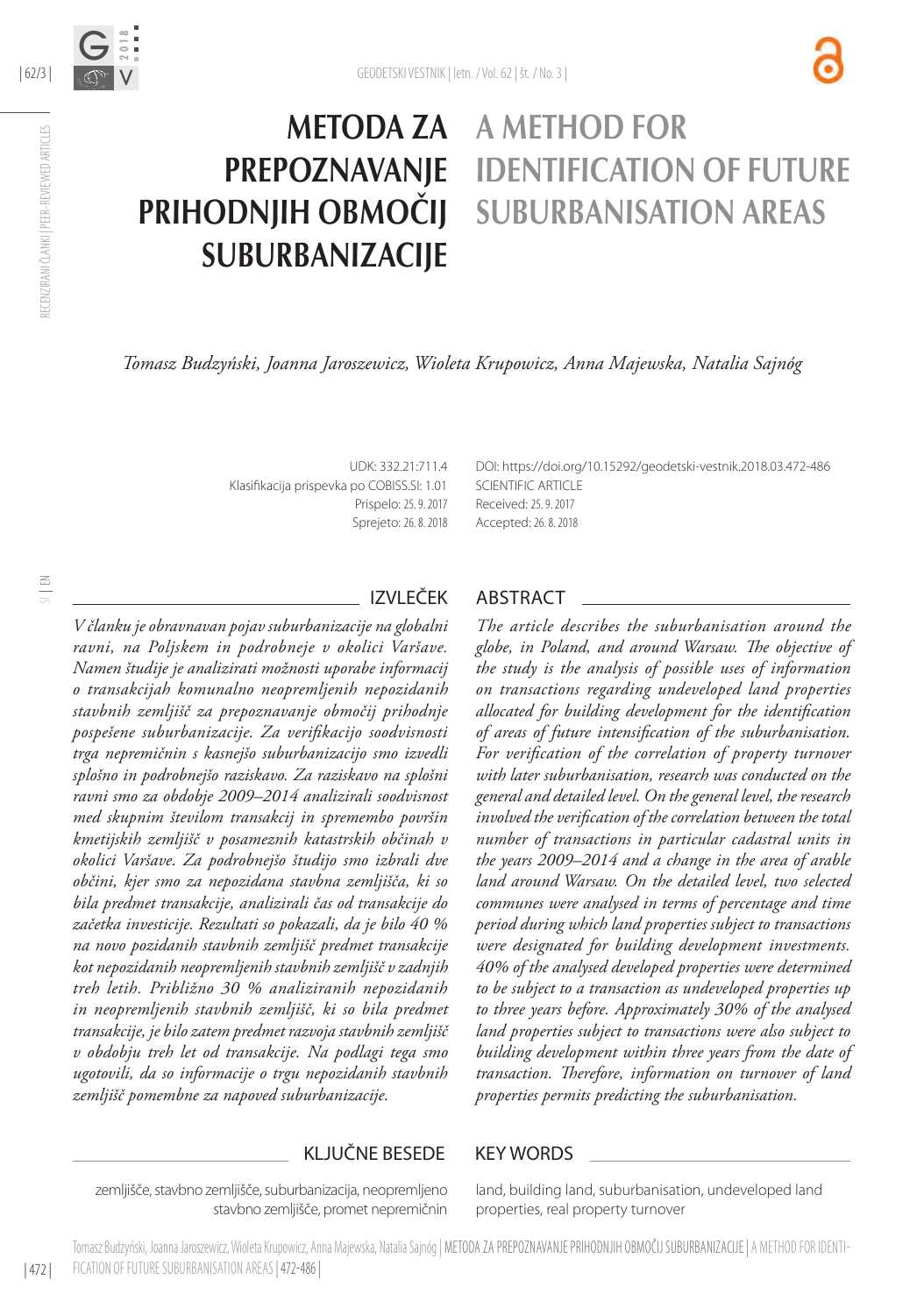RECENZIRANI ČLANKI | PEER-REVIEWED ARTICLES

RECENZIRANI ČLANKI | PEER-REVIEWED ARTICLES

 $\leq$ 

# **1 INTRODUCTION**

Sustainable development of suburban areas is a term referring to a number of issues, including rational management of space – a presumably renewable resource. The negative phenomenon of uncontrolled suburbanisation occurs around larger urban centres. It poses a threat to the sustainable development of suburban areas. Convenient location, close vicinity to the urban centre, and good transport accessibility are the primary factors determining allocation for building development of frequently the highest quality arable land of high agricultural usability, legally protected, and parcels with a shape making their optimum management difficult (Salamon, 2010; Bitner, 2011; Bielska, Budzyński and Krupowicz 2015; Przegon, Bacior and Sobolewska-Mikulska, 2016). In sustainable development, social, economic, and environmental elements should be harmonised. A disturbance of one of the systems results in loss of balance of the remaining ones (Bielińska et al., 2014). Suburbanization is a threat to sustainable development and consequently it may reduce the territorial attractiveness described by Živković et al. (2015). Therefore, rational space management in suburban areas gains particular importance in reference to the essence of the doctrine.

Urbanisation in suburban zones, known as suburbanisation, are currently one of the primary problems in the development of large European cities and their peripheral zones, both in so-called "old Europe" (Penerai, 2008 Phelps and Wu, 2011; Phelps 2017) and in the majority of large cities in post-Communist countries (Sýkora, 1999; Tammaru, Kulu and Kask, 2004; Hirt, 2007; Sýkora and Ouředníček, 2007; Kährik and Tammaru, 2008; Pojani, 2011; Krišjāne and Bērzinš, 2012; Kubeš, 2013; Stanilov and Sýkora, 2014; Tanaś and Trojanek, 2014; Mihai, Nistor and Simion, 2015). Such processes cover further spatial development of cities, transformations of urban structures spatially arranged in loose groups of settlement units, spatial-functional integration leading to combining of neighbouring agglomerations, as well as urbanisation of typically rural areas leading to the disappearance of the dichotomy between urban and rural areas (Bański, 2008). The next stage of the suburbanisation is the most harmful in terms of rational space management. It involves desurbanisation, i.e. the process of dilution of urban structures. As a result of desurbanisation, internal areas of cities gain a structure resembling that of the suburbs through random parcellation of space, and reduction in population density. Suburban areas develop amorphous systems of building development, difficult to efficiently support by technical and service infrastructure (Chmielewski, 2005; Lorens, 2005). Such processes lead to the development of a new "dispersed city", with "declining image of the traditional city, still regarded as a kind of an identification mark, spatial expression of urban identity" (Gzell, 2015, p. 22).

The first urban planning concepts striving for loosening urban building development and creating healthy residential conditions with green areas, as well as offering necessary services and workplaces, included among others the concept of garden cities by Howard, linear cities, idea of neighbourhood units by Perry, and the radiant city by Le Corbusier (Ostrowski, 1975). The ideas quickly gained interest of American urban planners. At the beginning, the process showed features of suburbanisation, but with time it developed into a phenomenon of a regional and supraregional scale. According to Jane Jacobs (1992, p. 25), designs of reorganisation of residential districts and construction of new ones at motorways far outside city boundaries "changed the urban and rural landscape into indigestible slurry". In the 1970's, for the first time since the population census in 1790, the number of residents of non-metropolitan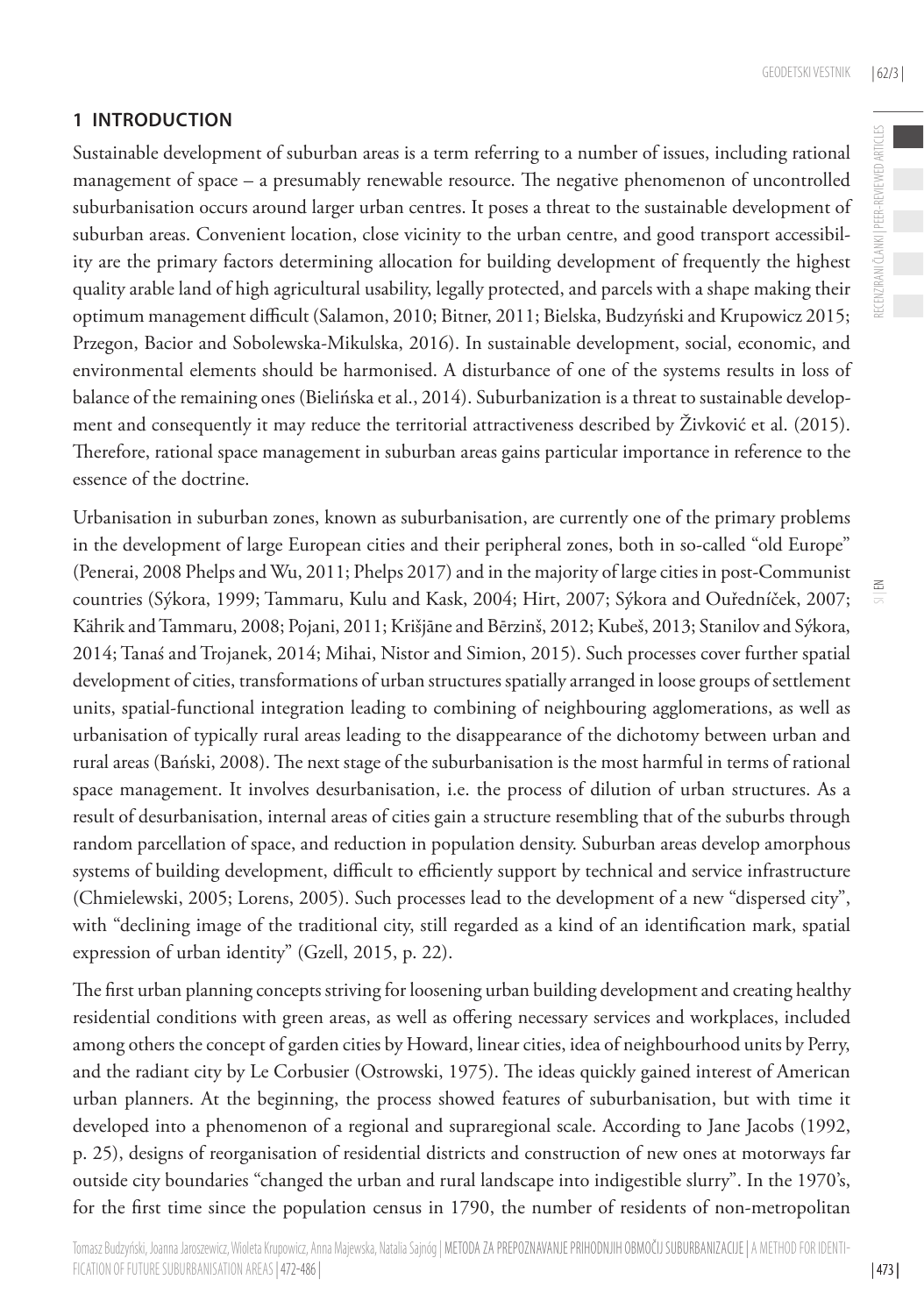areas in the USA, i.e. rural areas and towns, grew faster than the number of population of metropolitan areas. As a result of rapid development of suburbs, cities began to lose their central role, and the share of people inhabiting central districts declined to 40.1% (Grzeszczak, 1996). Therefore, the United States have become a suburban society: more people lives around central districts of large cities than in the cities themselves (Węglański, 1988). In the second half of the 1980's, counterurbanisation processes in the USA declined, and the number of population of metropolitan areas began growing again, particularly in larger metropolises (op. cit. Grzeszczak, 1996). As mentioned earlier, the expansion of cities was also observed in European countries (Sýkora, 1999; Tammaru, Kulu and Kask, 2004; Sýkora and Ouředníček, 2007; Kährik and Tammaru, 2008; Penerai, 2008; Pojani, 2011; Krišjāne and Bērzinš, 2012; Stanilov and Sýkora, 2014; Tanaś and Trojanek, 2014; Mihai, Nistor and Simion, 2015). It was considered socially harmful already at the beginning of the 20<sup>th</sup> century. In spite of similar background, suburbanisation in the United States and Europe were quite different. One of the primary factors differentiating European cities from American cities involved historically developed downtowns with high concentration of services, but with residential buildings with low standard. Suburbs surrounding the cities also included residential districts, however not at the scale encountered in the USA. Their demographic and social structure was also different (they were distinguished by lower population density, lower dependence on the car, and were much less extensive than the American counterparts) (Couch Couch, Leontidou and Petschel-Held, 2007, p. 16). In contrast to the urban development of urban centres (defined as the expansion of the population and increased urban planning activity) – urban growth, the urbanisation in suburbs – urban sprawl is best characterised by the coefficient of intensity of building development and density of population depending on the city centre. In urban sprawl processes, the intensity maintains considerable values at a large distance from the centre with a simultaneous decrease in population density in the city centre in comparison to urban centres before the transformation. According to Couch, Leontidou and Petschel-Held (2007), countries that prefer private property of apartments, and those in the period of transformations (Hungary, Czech Republic, Poland, Slovenia, and Croatia) turned out to be the most prone to suburbanisation processes. Such processes were activated particularly intensively also in the Mediterranean countries (particularly in Greece).

As a remedy for the process of urban sprawl, countries of the European Union undertook a number of economic-spatial activities. In many European cities, intensive revaluation processes of downtowns and spatially degraded areas commenced. This resulted in the return of wealthy residents to city centres, and activation of the central city. Another way to discipline dispersed building development in suburban zones was the construction of new satellite cities – districts or complexes of building development of various sizes equipped with basic elements of technical and social infrastructure (Mourard and Fourquet 2004). In modern times, however, in the era of energetic crisis and rules of sustainable urban planning, optimum indices of parameters of building development intensity for the compact pro-ecological city are sought for that would provide good living conditions with high concentration of building development, so that the city "does not devour valuable space" (Belliot, 2006, p. 15; Charlot-Valdieu and Outrequin, 2009, p. 102).

In the "old members" of the European Union, high importance is also ascribed to rationalisation of development of cities and land management. Control and monitoring of spatial processes is also conducted. In public systems of planning of spatial development, the steering role is played by governments.

| 474 |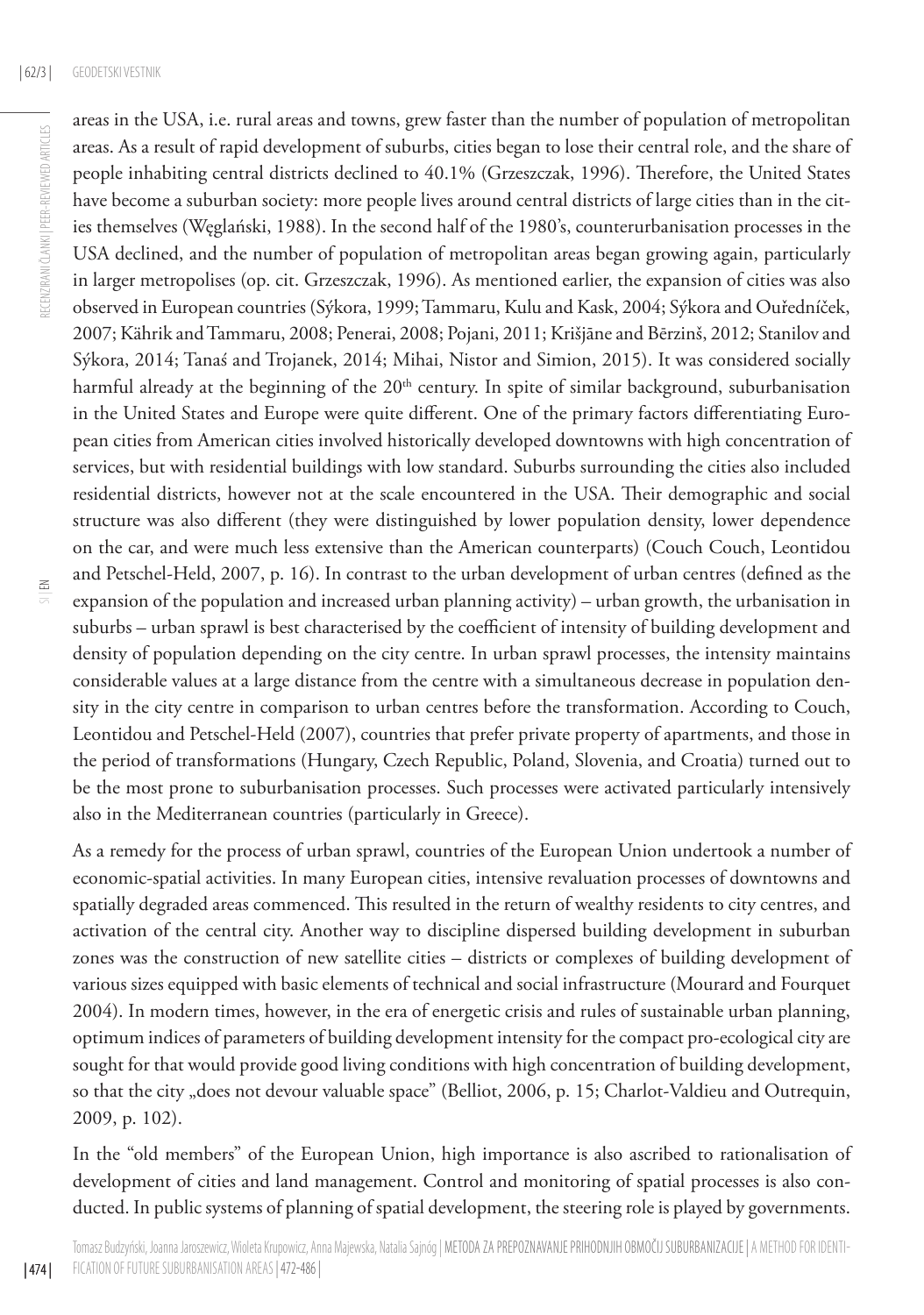Implementation tasks are entrusted with territorial, communal, and district self-governments. The foundation of statutory regulations is the rule of respect for common good, resulting in the implementation of separate laws for building development and land property. This means that as long as given land is not allocated by the commune for urbanisation or investment, as expressed in the preparation of a local plan and implementing infrastructure on given land, the owner is not entitled to change the form of land use or divide the property. Acting based on the law approving the development plans, the commune does not bear any legal-financial consequences in the case of refusal of change of land use in a property. Unlike in Poland, the issuance of a building permit can only occur for land for which a binding plan exists, land consolidation and parcellation was performed in accordance with the guidelines of the plan, and necessary infrastructure was introduced. Research is also conducted on consequences of changes in the state of land management, and social and economic effects of the conducted spatial policy. In many European countries, restrictive planning activities effectively hindered the dispersal of building development. A decrease in the growth of population or growth below the national average was recorded in peripheral areas, and an increase in central zones. This suggests that the general intensification of the counterurbanisation tendencies did not occur, and in the majority of countries the rate of de-concentration was reduced, or the tendency was reversed (op. cit. Grzeszczak, 1996).

Suburbanisation and desurbanisation, as processes dominating modern problems of urban and suburban development, are complex phenomena. They can be discussed in many aspects, among others in environmental, economic, and social (Echenique et al., 2012). In the environmental aspect, spreading of cities onto rural areas causes a number of unfavourable phenomena in relations between open and urbanised areas, such as among others devastation of the cultural landscape of rural areas, loss of spatial order, planning residential development on land originally not predestined for such a purpose (Bontje, 2001; Zuziak, 2005; Degórska, 2007), defragmentation of local environmental relations, reduces biodiversity, increases greenhouse gas emission, and moving green areas (for potential recreation) further from residential areas in city centres (Rogers and Power, 2000).

In the economic aspect, consequences of the urbanisation of suburban areas include residential-investment building development not related to agricultural economy around cities. This results in an increase in the value of properties (Figure 1).



Figure 1: Stages of the investment process and its effect on the value of land.

Investments process causes an increase in demand for land, and income to commune budgets in the form of property tax (increase in investment of communal areas) and personal income tax (Smutek, 2012a), but also expenditures related among others to investment in technical infrastructure, particularly  $\leq$ 

RECENZIRANI ČLANKI | PEER-REVIEWED ARTICLES

ECENZIRANI ČLANKI | PEER-REVIEWED ARTICLES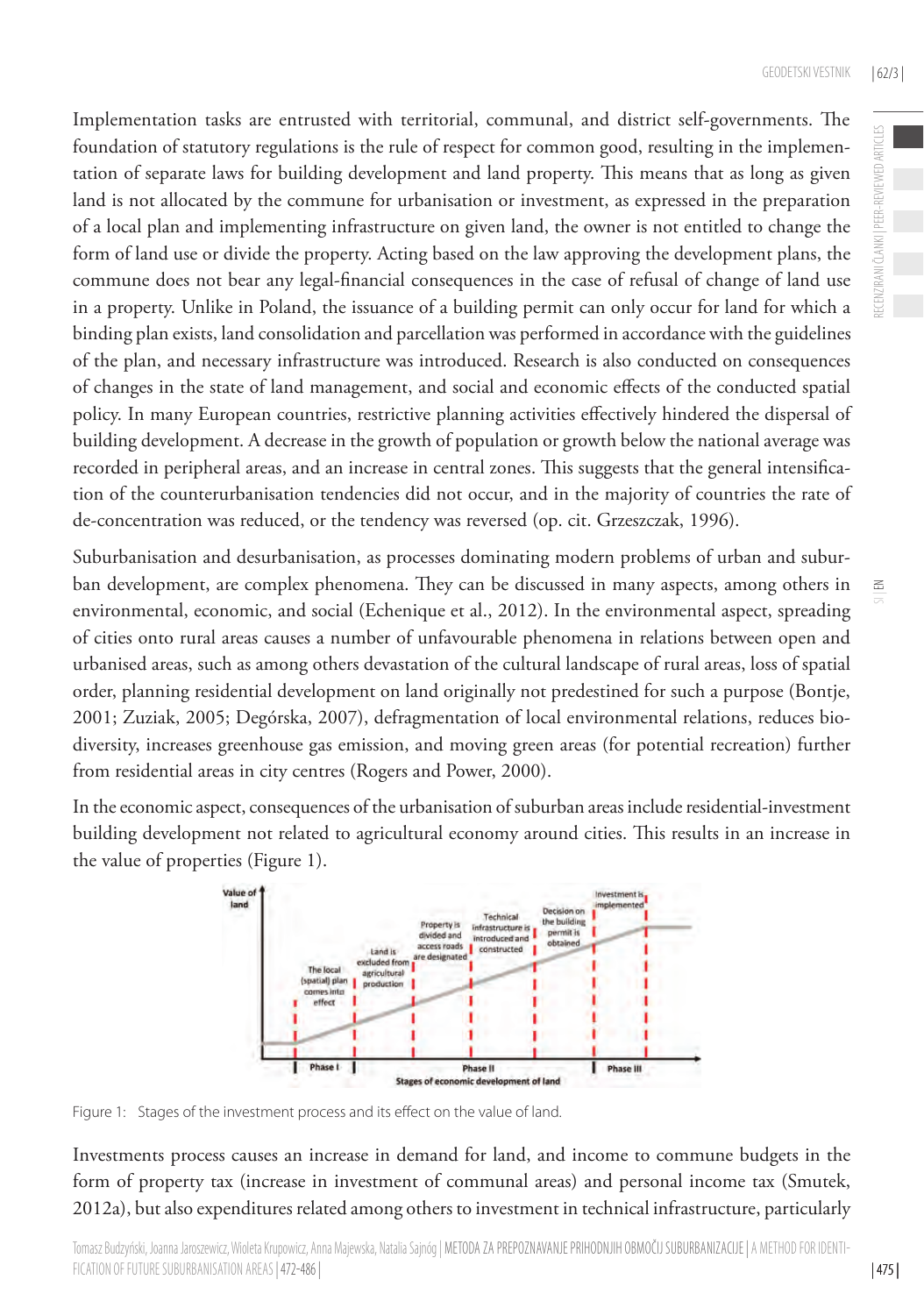transport and water-sewage systems (Smutek, 2012b). Excessive change in allocation of arable land, and replacing agricultural functions with other, more profitable ones (op. cit. Bański, 2008) also results in leaving considerable amounts of land fallow while awaiting their sale. This confirms a decline in interest in land cultivation (Degórska and Deręgowska, 2008). In the suburban zone, as a result of urbanisation, not only land use transformations occur, but also social-demographic changes. The processes result in the development of non-agricultural forms of land management, and inflow of new residents from the city. The mono-functionality development of suburbia, with only residential function, causes the phenomenon of "bedroom community" (Dinić and Mitković, 2016). New residents with specific preferences and expectations begin to transform the surrounding space in a manner frequently threatening the natural environment, making it more similar to the urban landscape (of residential areas). With migrations of urban population to rural areas, residents of the latter also adopt the city lifestyle, absorbing not always the best patterns from urban architecture and customs, and abandoning their regional roots. In spite of the improvement of life in such rural areas, the negative effects include a decline in interpersonal relations, conflicts between local and inflowing communities, and social segregation of residents (Topa and Zenou, 2015). New residents also show deterioration in the state of health resulting from every-day time-consuming commuting and travels to city centres for satisfying basic needs (Schweitzer and Zhou, 2010). Cost of the provision of utilities such as water supply, sewage system, and other services also increase (Chmielewski, 2002; Śleszyński, 2018).

One of the strategic objectives stipulated in the National Urban Policy 2023 (2015) adopted by the Council of Ministers on 20 October 2015 is counteracting negative phenomena of uncontrolled suburbanisation through striving for a reduction in the chaotic growth of dispersed building development, and greater care for the protection of the natural environment, land resources, and landscape quality. It is believed that data from the real estate market should be an important source of information in the scope, and particularly analyses based on the market of non-developed land properties which are or can be allocated for building development (Pęchorzewski, 2008; Radziszewska, Jaroszewicz and Szafranek, 2012; Gnat and Bas, 2013; Jaroszewicz, Krupowicz and Sajnóg, 2014). Such properties reflect the complex environmental, economic, and social situation occurring in a given area. Furthermore the authors of this paper believe that in zones with more transactions, demand for land properties is increased, and more dynamic changes in land management will occur in the future (parcels will be subject to building development). The situation is the opposite where building development processes are already intensified. Such areas will also experience more activity on the property market. The presumption of the connection between property turnover and the future building development results from the fact that the majority of persons constructing residential buildings for own purposes or developers do it on parcels purchased earlier for this purpose. Apart from the general trend of increase in prices in the property market, an increase in average prices of undeveloped land properties can also mean building development in a given area. Unitary prices of land for building development are higher in areas already at least partially subject to such development than in undeveloped areas. Those analyses of buyer's preferences are important for urban planners for the most cost-effective use of space (Nahtigal and Grum, 2015).

The objective of the study is the analysis of possible uses of information concerning transactions regarding undeveloped land properties allocated for building development (particularly the number of transactions concerning such properties, their spatial distribution, unitary prices, average prices of properties,

| 476 |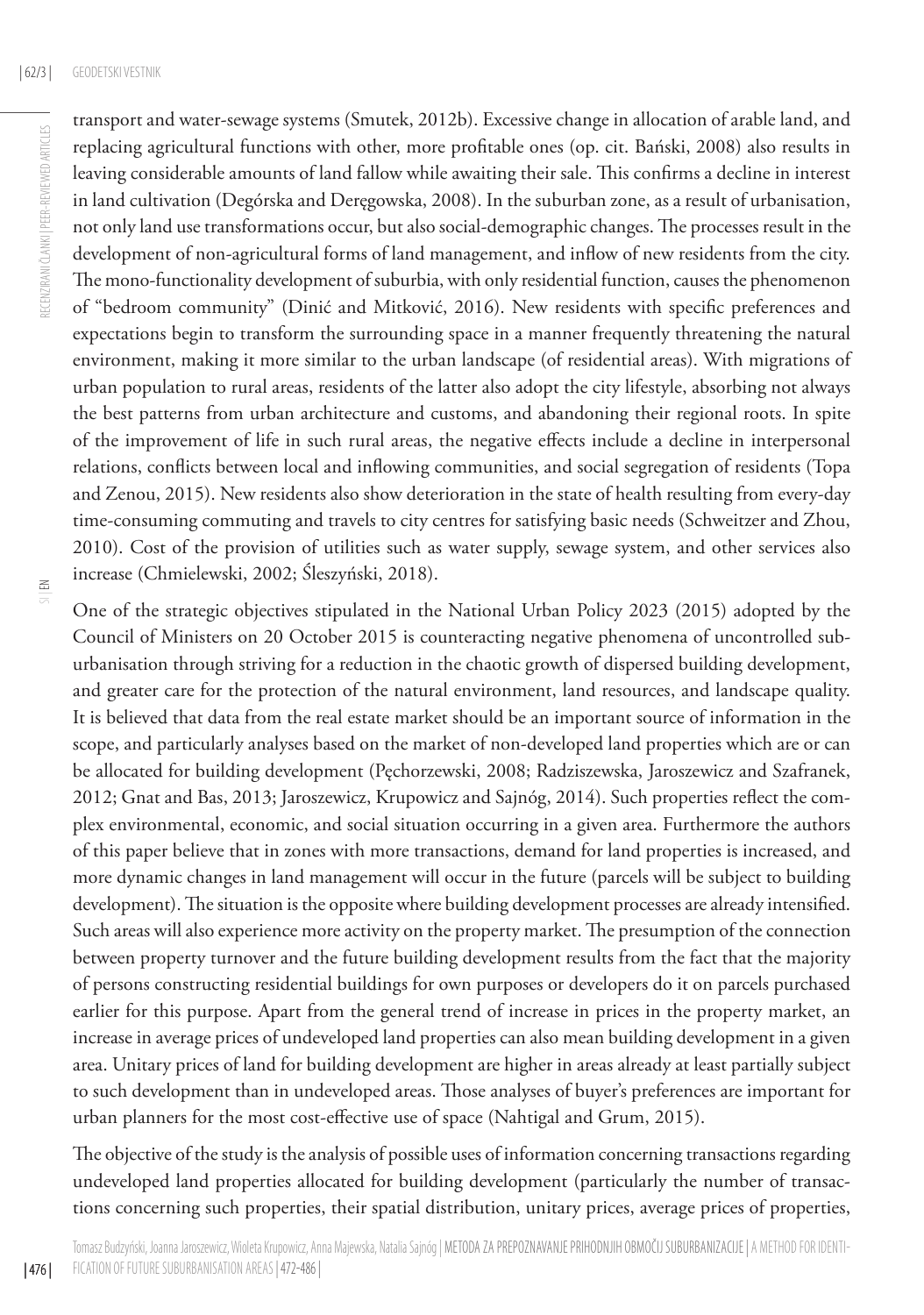and their changes in a given area) for the identification of areas of future intensification of processes of building development in properties located in the suburban zone. We assume and verify of the correlation of property turnover with later suburbanisation. Forecasting the occurrence of uncontrolled suburbanisation in particular locations can be helpful in planning activities reducing its negative effect with consideration of the principles of sustainable development of suburban areas.

## **2 SUBURBANISATION AROUND THE CAPITAL CITY OF POLAND**

Spatial conflicts in European cities are particularly intensified in Polish cities which after the period of socialist economy entered the age of transformations completely unprepared for the new reality (Paszkowski, 2011). With the introduction of market mechanisms, they did not become classic "capitalist" cities, but rather hybrids of both systems – "post-socialist cities" (Lorens, 2008, p. 31). Suburbanisation also took a specific form due to the conditions of development of settlement forms untypical in comparison to the neighbouring countries.

In the region of Warsaw (the capital city), spatial development in rural areas was determined by numerous political transformations, including three agricultural reforms, performed in 1864, 1920, 1944. They led to the liquidation of larger land properties and contributed to the fragmentation of farms and development of new agricultural settlements, frequently separated from complexes of rural development. After the 2nd World War, due to material losses in special structure and as a result of the destruction of bourgeois culture, cities lost their historical continuity. In the period of the People's Republic of Poland (in years 1970's and 1980's), development of cities was particularly associated in the awareness of politicians with areal expansion: the size of cities was increased through incorporating the surrounding successively developed villages.

Urban space was not of economic character, and its development was subjected to political power. Development plans of the Warsaw Voivodship (passed in 1978) still did not identify the threat of expansion of building development outside urbanised areas, although the trend of single-family residential building development indicated a serious threat. Relatively easily accessible and therefore undeveloped areas, not planned for urbanisation in the plan, were allocated for complexes of detached houses (Majewska, 2012). Spatial development plans for communes in the vicinity of Warsaw stipulated building areas, also between places designates in the Voivodship plan by belts of spatial development. As a result of the transformations, the belt-node spatial structure of the agglomeration successively lost transparency, creating a chaotic cluster of dispersed building development, not only extending the settlement belts, but also encroaching on areas between them (Chmielewski, 2002, Śleszyński, 2012).

The crisis in many areas of the economy in the 1980's particularly strongly affected residential development. A drastic decline in construction of residential buildings occurred in comparison to the growing needs. The availability of land and possibility of construction on arable land – so-called "settlements" contributed to a rapid increase in construction of single-family houses – usually for people not related to work in a rural homestead. The only criterion for selection of location was accessibility of the public road. The process of building development around roads commenced, involving quarters of buildings left with no road access.

After the political transformation in the 1990's, the purpose of considerable amounts of arable land was changed in development plans passed in the period (particularly to housing development), exceeding  $\leq$ 

| 477 |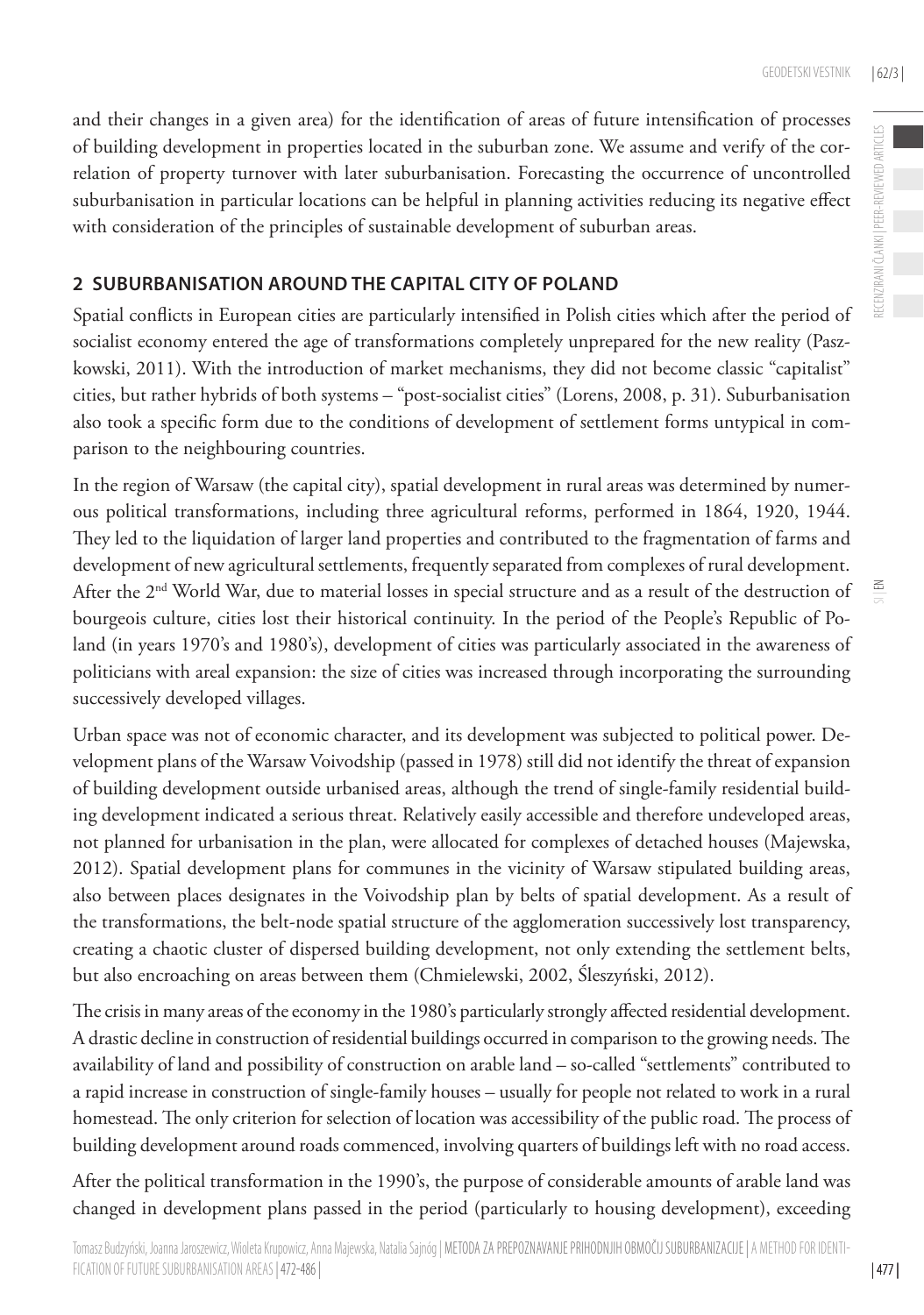the actual needs and possibilities of building development in the areas (among others: Markowski, 2004; Strzeleckiand Kucińska 2006; Degórska and Deręgowska, 2008; Śleszyński, 2012). The processes were also favoured by the extremely liberal approach to the ownership right – in contrast to the limited approach to ownership in the socialist period.

The created legal possibilities and the resulting functional-economic structures launched a process of dispersion of building development in Poland, particularly in regions where agriculture ceased to be the primary source of income. Such regions are areas around large cities where residents commute. In spite of attempts to manage planning processes through planning acts from 1994 and 2003, no legal measures currently exist in Poland permitting steering of the uncontrolled allocation of arable land for building development. The binding land use indices permitted urbanisation of increasingly more new areas excluded from agricultural production. Building development often occurs on plots with a layout characteristic of rural areas (narrow elongated plots) without conducting processes of plot structure transformation, which results in among others irrational parameters of roads and parcels (an example is presented in Figure 3).



Figure 2: Brwinów city in the vicinity of Warsaw, new urbanisation areas in the territory of the former Pszczelin village.

New defective forms of spatial development of rural areas, and the accompanying emission of pollutants (to water, soil, and air) result in a decline of the quality of life of residents of the agglomeration. Service complexes with the commercial, logistics, and even entertainment functions were removed from the central zones. The phenomenon generates traffic of private cars on all transport routes between the city and rural areas (particularly exit from the city). This is a considerable inconvenience for users of the urban space. Defragmentation of local ecosystems and disturbance of environmental relations occur – conflicting with the rules of sustainable development. They also disturb spatial order in the suburban zone of the capital (op. cit. Chmielewski, 2005) and cause an increase in the costs of provision of infrastructure facilities (Chmielewski, 2002; Śleszyński, 2018).

Tomasz Budzyński, Joanna Jaroszewicz, Wioleta Krupowicz, Anna Majewska, Natalia Sajnóg | METODA ZA PREPOZNAVANJE PRIHODNJIH OBMOČIJ SUBURBANIZACIJE | A METHOD FOR IDENTIfication of future suburbanisation areas| 472-486 |

| 478 |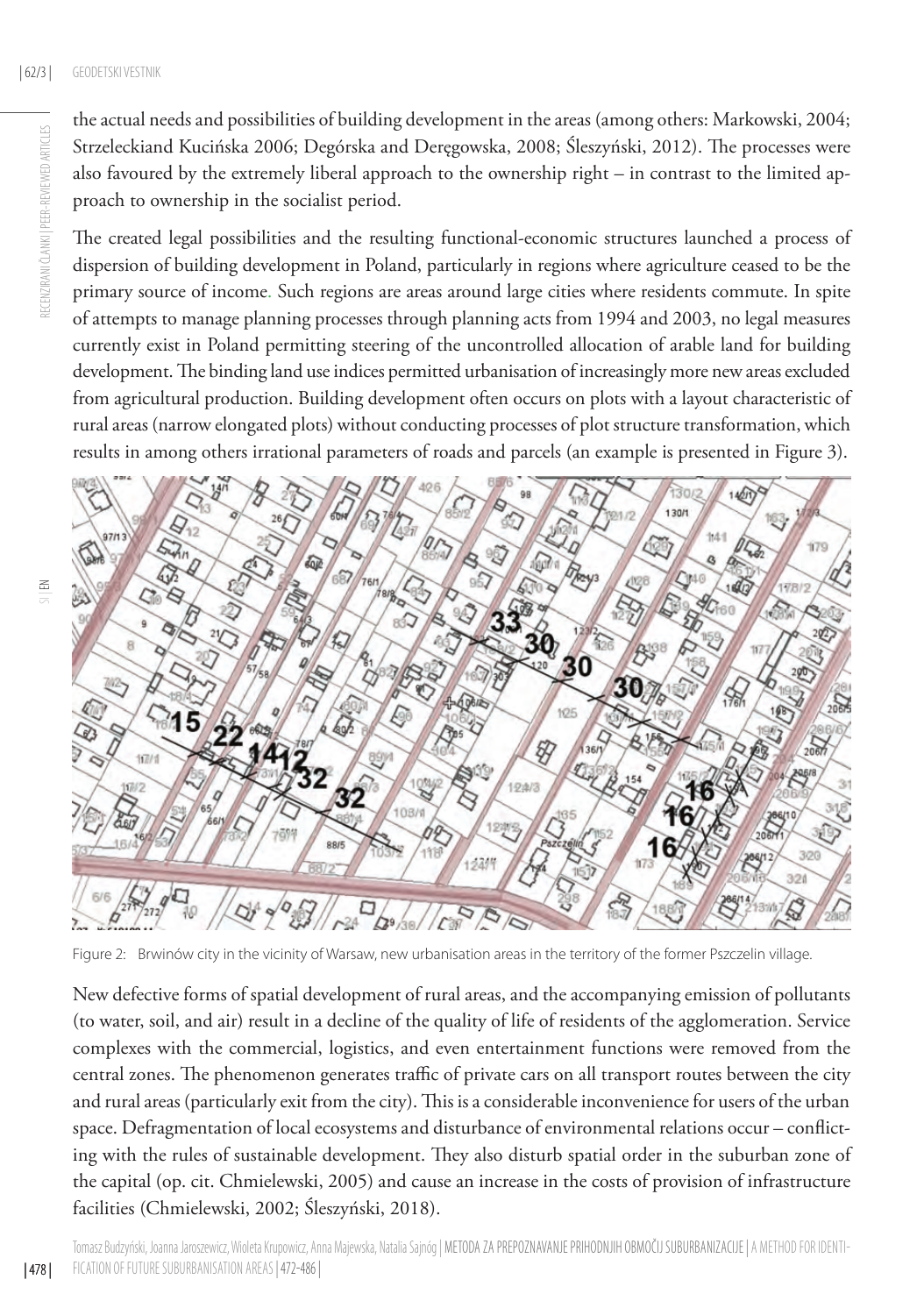## **4 METHODS**

This paper presents a method of identification of future suburbanisation areas. It is based on the analysis of transactions regarding undeveloped land properties allocated for building development other than homestead development (so-called "*zabudowa siedliskowa*" an official category denoting construction either residential or non-residential, but intimately associated with the activity of farming – def. follow: Degórska, 2012 p. 91) at the studied locations. The method is based on the assumption that a major part of purchasers of undeveloped land properties will eventually commence the investment processes. For the purpose of verification of the assumed correlation of property turnover with later suburbanisation constituting the core of the proposed method, research was conducted on the general and detailed level.

The research was preceded by the analysis of relative changes of arable land area in cadastral units (urban and rural communes and urban and rural areas of urban-rural communes) in the period from 1. 1. 2009 to 1. 1. 2015 in districts directly neighbouring with the capital city of Warsaw, and nowodworski district located in close vicinity to the capital city – Figure 3. In the majority of cadastral units, the areas of the land decreased, although the intensity of the process is varied. For the detailed level of research we selected Jabłonna and Celestynów municipalities, also shown in Figure 3.



Figure 3: Changes (%) of the area of arable land in the surroundings of Warsaw in the period from 1. 1. 2009 to 1. 1. 2015.

 $\leq$ 

Tomasz Budzyński, Joanna Jaroszewicz, Wioleta Krupowicz, Anna Majewska, Natalia Sajnóg | METODA ZA PREPOZNAVANJE PRIHODNJIH OBMOČIJ SUBURBANIZACIJE | A METHOD FOR IDENTIfication of future suburbanisation areas| 472-486 |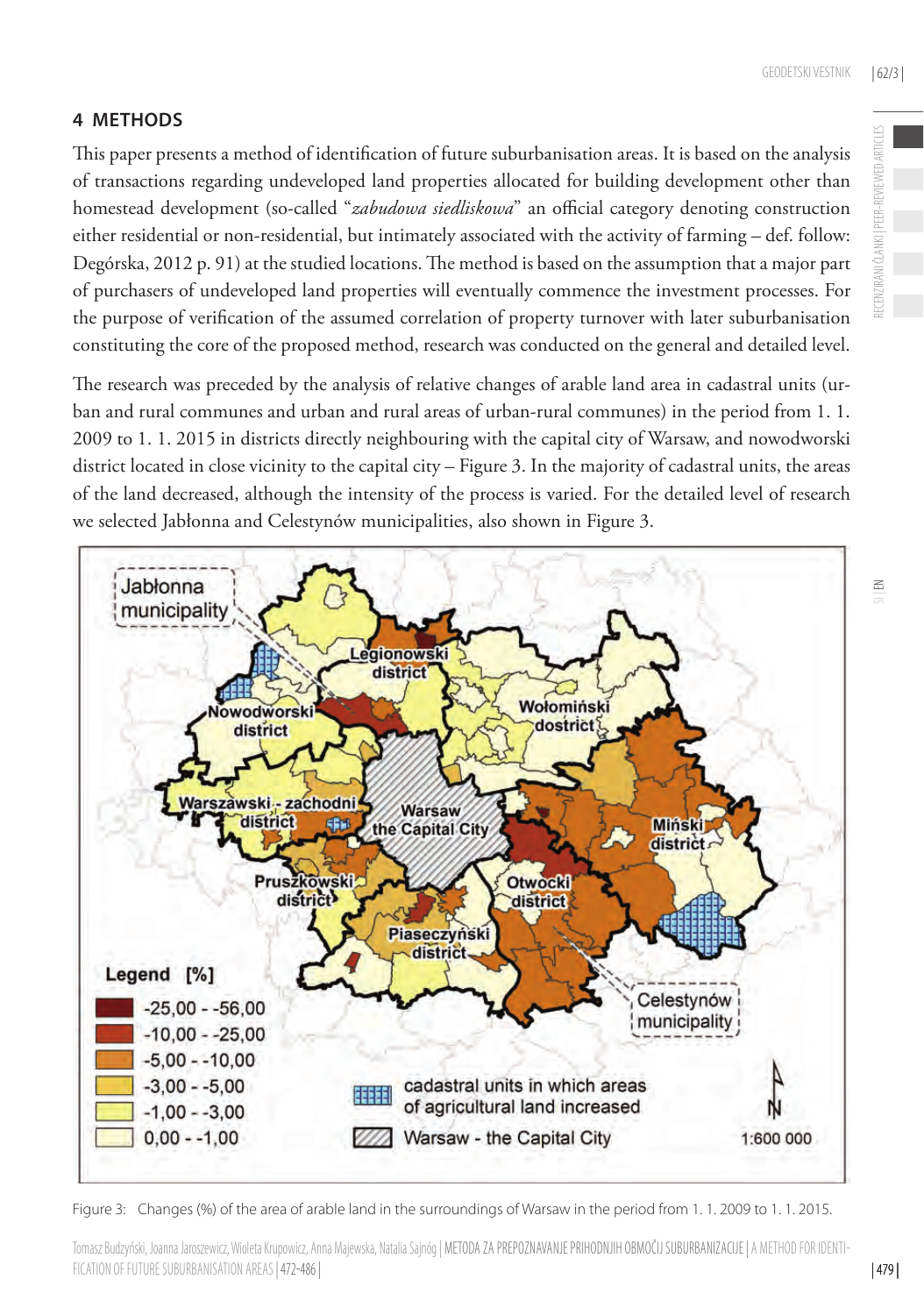**On the general level**, the research involved the verification of the correlation between the total number ECENZIRANI ČLANKI | PEER-REVIEWED ARTICLES RECENZIRANI ČLANKI | PEER-REVIEWED ARTICLES of transactions concerning undeveloped land properties allocated for building development other than homestead development in the analysed cadastral units in the years 2009–2014 and change in the area of arable land (the absolute change in ha) in such units in the same period. The data were obtained from registers of prices and values of properties and collections of data covered by the land and building registers (both are run by the *starost* – district office)

Pearson's coefficients of linear correlation were calculated for all cadastral units in all analyzed districts (value of coefficient **r** in result Table 1). Additionally, after excluding the most extreme outlier (that is cadastral unit lowering the absolute value of coefficient r to the highest degree), Pearson's coefficients of linear correlation were calculated again (value of coefficient **r\*** in result Table 1).



Figure 4: Diagram presenting the general idea of the detailed research.

Tomasz Budzyński, Joanna Jaroszewicz, Wioleta Krupowicz, Anna Majewska, Natalia Sajnóg | METODA ZA PREPOZNAVANJE PRIHODNJIH OBMOČIJ SUBURBANIZACIJE | A METHOD FOR IDENTI-FICATION OF FUTURE SUBURBANISATION AREAS | 472-486

 $\leq$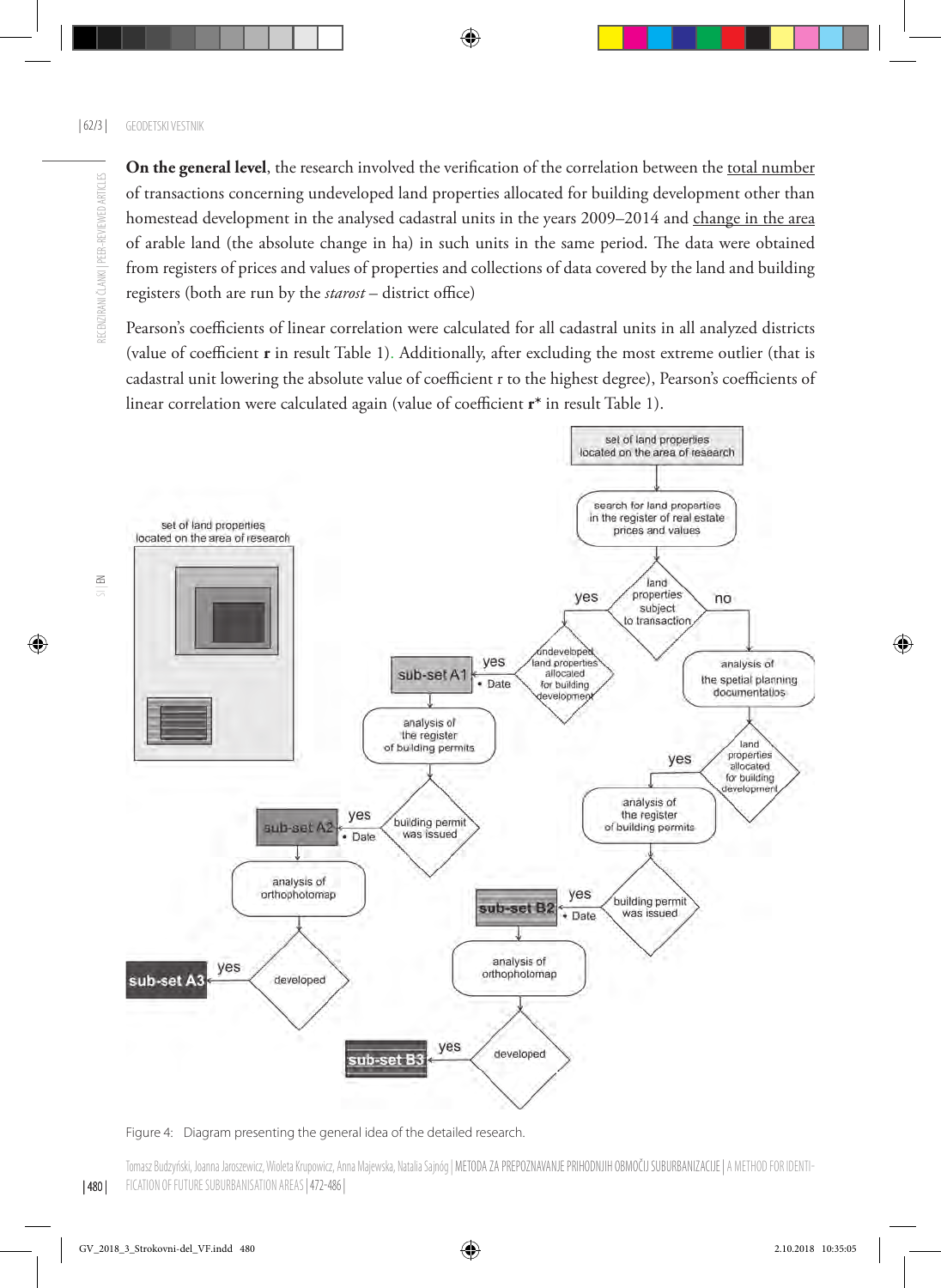**On the detailed level***,* we conduct research in two selected rural communities. We adopted the obvious assumption that only a part of plots potentially designated for building development become subject to transactions. Furthermore, no building investments commence on part of them for many years. As a consequence, a building permit is obtained and implementation of an investment commences only in reference to some of them. The aforementioned phenomenon is presented in Figure 4. The analysis of the degree and time period in which building investments are implemented on plots subject to transactions permits the development of a prediction model of processes of actual urbanisation in the analysed suburban area. The conducted detailed analyses the general idea of which was presented in the figure (Fig. 4) permit the determination of the following:

- what percent of plots subject to sale in the analysed period is developed later, and in what period of time
- what percent of plots for which a building permit was issued in the analysed period was subject to transactions in the previous years (the study adopted a period of up to five years preceding the date of issuance of the building permit), and what percent of such plots was actually developed.

## **5 RESULTS**

The results of verification of the method based on the general level analysis for 5 districts adjacent to the capital city of Warsaw are included in Table 1.

Table 1: Linear correlation coefficients for the number of transactions and change of the area of arable land based on all cadastral units – r, and without consideration of the cadastral unit lowering the value of the correlation coefficient to the highest degree – r\*.

| <b>District</b> | Value of coefficient $r/r^*$ | Name of cadastral unit not considered<br>in the calculation of $r^*$ |
|-----------------|------------------------------|----------------------------------------------------------------------|
| Legionowo       | $-0.39/ -0.94$               | Wieliszew                                                            |
| Mińsk           | $-0.19/- 0.30$               | Siennica                                                             |
| Otwock          | $-0.39/ -0.53$               | Józefów                                                              |
| Pruszków        | $-0.68/ -0.98$               | Nadarzyn                                                             |
| Warszawa-west   | $-0.65/ -0.83$               | Kampinos                                                             |

The linear correlation coefficients allow the determination of the existence of correlation between the number of transactions concerning undeveloped land property allocated for building development other than homestead development, and a change in the area of arable land. Negative values of the aforementioned coefficients suggest that a higher number of transactions determined higher losses of area of arable land. The correlation is strong in the case of districts: Legionowo, Pruszków, and Warszawa-west. The correlation coefficient without consideration of the cadastral unit lowering the value of the coefficient to the highest degree varied from –0.83 to –0.94. Only for the Otwock district, the correlation showed mean strength  $r^*$  of -0.53, and for the Mińsk district it was weak –  $r^*$  reached a value of -0.30.

The verification of the method was conducted on the analysis on lower spatial level based on the example of two selected rural communes:

1. Jabłonna, distinguished by very high loss of arable land and very high increase in the area of building developed, including residential areas, as well as a very high number of transactions concerning properties allocated for building development;

 $\leq$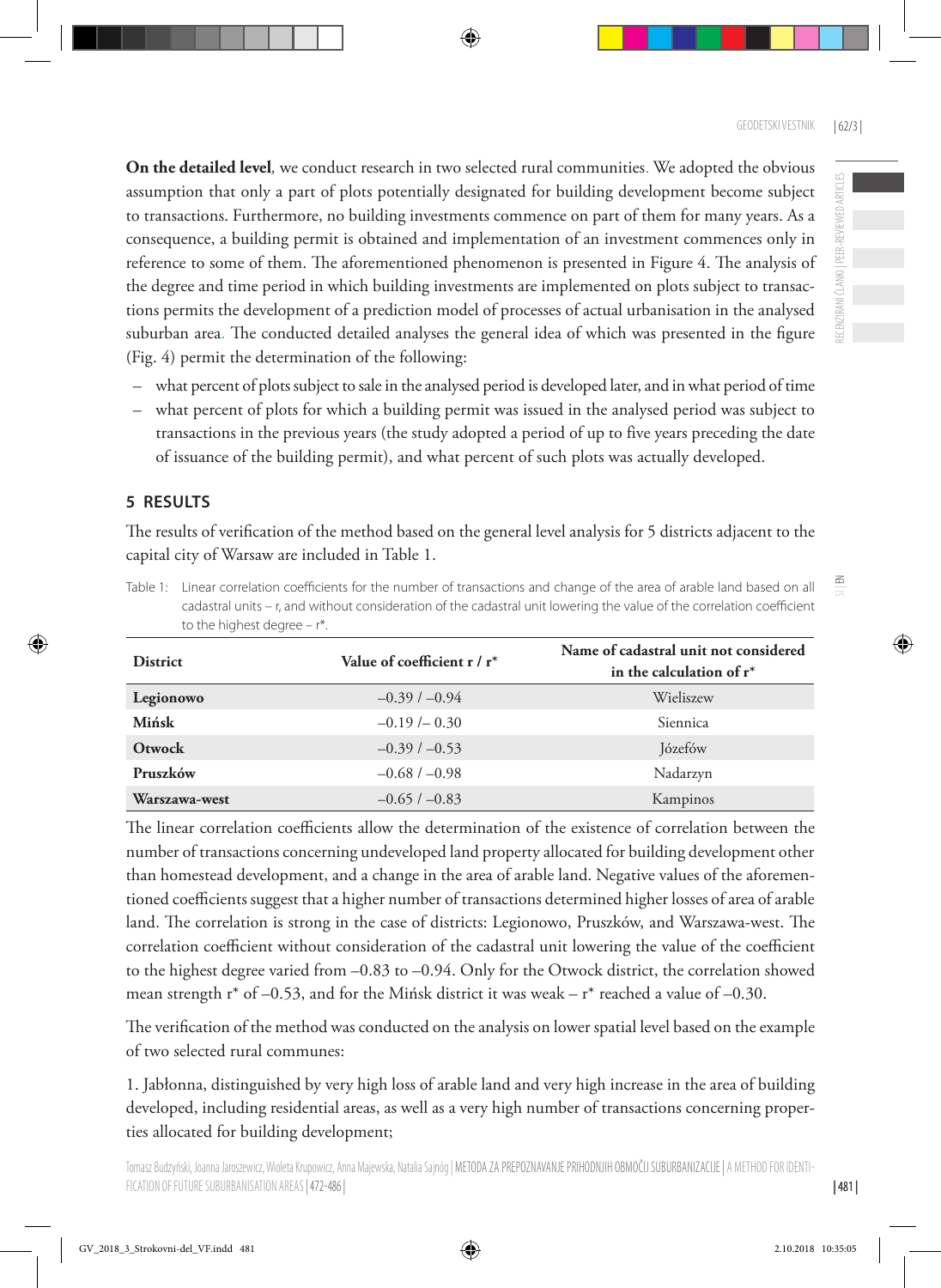RECENZIRANI ČLANKI | PEER-REVIEWED ARTICLES

ECENZIRANI ČLANKI | PEER-REVIEWED ARTICLES

2. Celestynów, distinguished by average loss of the area of arable land and increase in the area of developed and urbanised land, including residential areas, as well as an average number of transactions concerning properties allocated for building development.

We conducted slightly different research in two selected rural communities:

For the Jabłonna commune, the analysis of the register of building permits from the years 2011–2012 was performed. For 147 properties for which a decision of permission for construction of usually a residential building was issued, their construction was verified based on the cadastral map and ortophoto. 111 of them were constructed (i.e. 75%). It was also verified which of the properties had been subject to a transaction. It was determined that 43, i.e. 39% of developed properties had been subject to a transaction earlier, in the years 2009–2012 (Figure 5).



Figure 5: Results of detailed analyses for the Jabłonna commune.



Figure 6: Results of detailed analyses for the Celestynów commune.

| 482 | Tomasz Budzyński, Joanna Jaroszewicz, Wioleta Krupowicz, Anna Majewska, Natalia Sajnóg | METODA ZA PREPOZNAVANJE PRIHODNJIH OBMOČIJ SUBURBANIZACIJE | A METHOD FOR IDENTI-FICATION OF FUTURE SUBURBANISATION AREAS | 472-486 |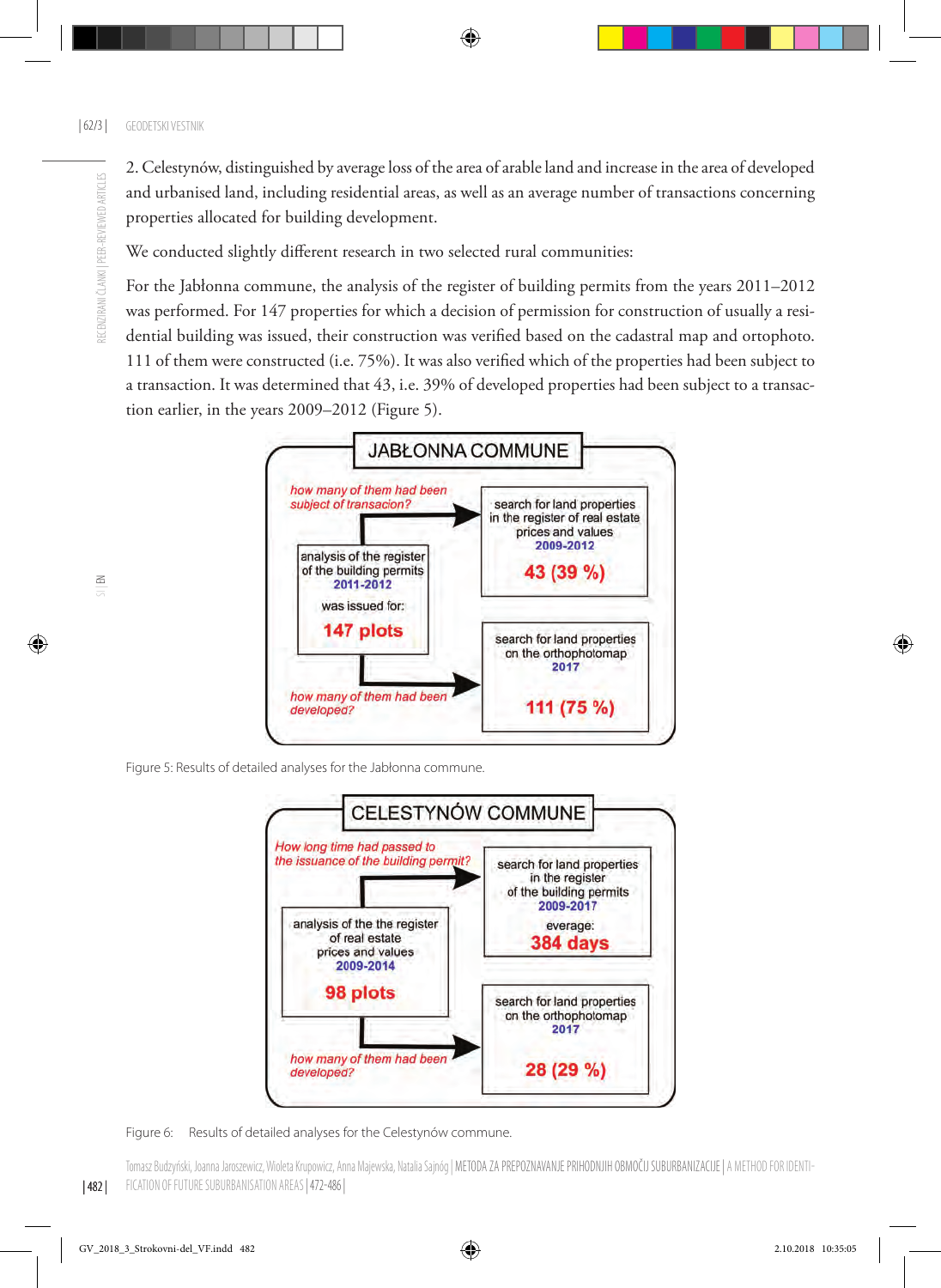For the Celestynów commune, after the analysis of transactions concerning undeveloped land properties allocated for building development other than homestead development, the analysis of the register of building permits from the years 2009–2014 was performed. It was verified whether for a property subject to a transaction in the years 2009–2014 a building permit was then issued, and how long time had passed from the notarial deed of the sale of the property to the issuance of the building permit. The average time amounted to 384 days, i.e. slightly more than a year.

It was also determined that among 98 properties allocated for building development subject to transactions, 28, i.e. 29% of parcels were developed (Figure 6).

## **6 DISCUSSION AND CONCLUSIONS**

In the case of the majority of districts, the results showed a strong correlation between the loss of arable land and number of transactions concerning undeveloped land allocated for building development other than homestead development. This confirms the thesis that information on the number of transactions concerning undeveloped land allocated for building development other than homestead development is a good measure permitting predicting the intensity of processes related to new building development in suburban areas, and the related changes in land use.

It was also determined that a considerable part – 39% of the analysed developed properties had been subject to a transaction as undeveloped properties up to three years before. A part of undeveloped land properties allocated for building development other than homestead development, subject to transactions – 29% of the analysed cases, is subject to building development within three years from the date of transaction. This allows us to predict the intensity of building development. Summing up the discussed issue, notice a similar effect of restrictions on turnover of arable land on the intensity of the suburbanisation. Such restrictions were introduced based on the act of 14 April 2016 on withholding of the sale of properties of the Agriculture Property Stock of the State Treasury and on the amendment to certain acts which came into force on 30 April 2016 (ACT, 2016). Considering a decrease in the number of transactions concerning undeveloped land properties constituting arable land, slowing down of the suburbanisation in the suburban zone dominated by arable land can be expected in several years. Before this happens, however, the process will intensify, considering ongoing building development on properties purchased before 30 April 2016.

### **Literature and references:**

- ACT (2016). Ustawa z dnia 14 kwietnia 2016 r. o wstrzymaniu sprzedaży nieruchomości Zasobu Własności Rolnej Skarbu Państwa oraz zmianie niektórych ustaw (Dz. U. z 2016 r., poz. 585.) (= Act of 14 April 2016 on withholding of the sale of properties of the Agricultural Properties Resource of the State Treasury and on the amendment of certain acts, Journal of Laws of 2016, item 585). (in Polish)
- Bański, J. (2008). Strefa podmiejska już nie miasto, jeszcze nie wieś (= Suburban zone – between urban and rural). In A. Jezierska-Hole (Ed.), L. Kozłowski (Ed.), Gospodarka przestrzenna w strefie kontinuum miejsko-wiejskiego w Polsce (=Spatial management in the zone of urban-rural continuum in Poland) (pp. 29- 44). Toruń: Wydawnictwo Naukowe Uniwersytetu Mikołaja Kopernika. (in Polish)
- Belliot, M. (Ed.) (2006). Habitat formes urbaines. Densitsés comparées et tendances

d'évolution en France (= Habitat: urban forms. Comparative densities and trends in France). Paris: Fédération Nationale des Agences d'Urbanisme, 272 p. (in French)

- Bielińska, E., Baran, S., Pawłowski, L., Jóźwiakowski, K., Futa, B., Bik-Małodzińska, M., Mucha, Z., Generowicz, A. (2014). Theoretical aspects of the integrated protection of suburban areas. Problemy ekorozwoju – Problems of sustainable development, 9 (1), 127–139. http://ekorozwoj.pol.lublin.pl/no17/r.pdf.
- Bielska, A., Budzyński, T., Krupowicz, W. (2015). The effects of defective spatial structure on the agricultural property market. Folia Oeconomica Stetinensia, 15 (1), 174–19[2. DOI: https://doi.org/10.1515/foli-2015](http://ekorozwoj.pol.lublin.pl/no17/r.pdf)-0028

 $\leq$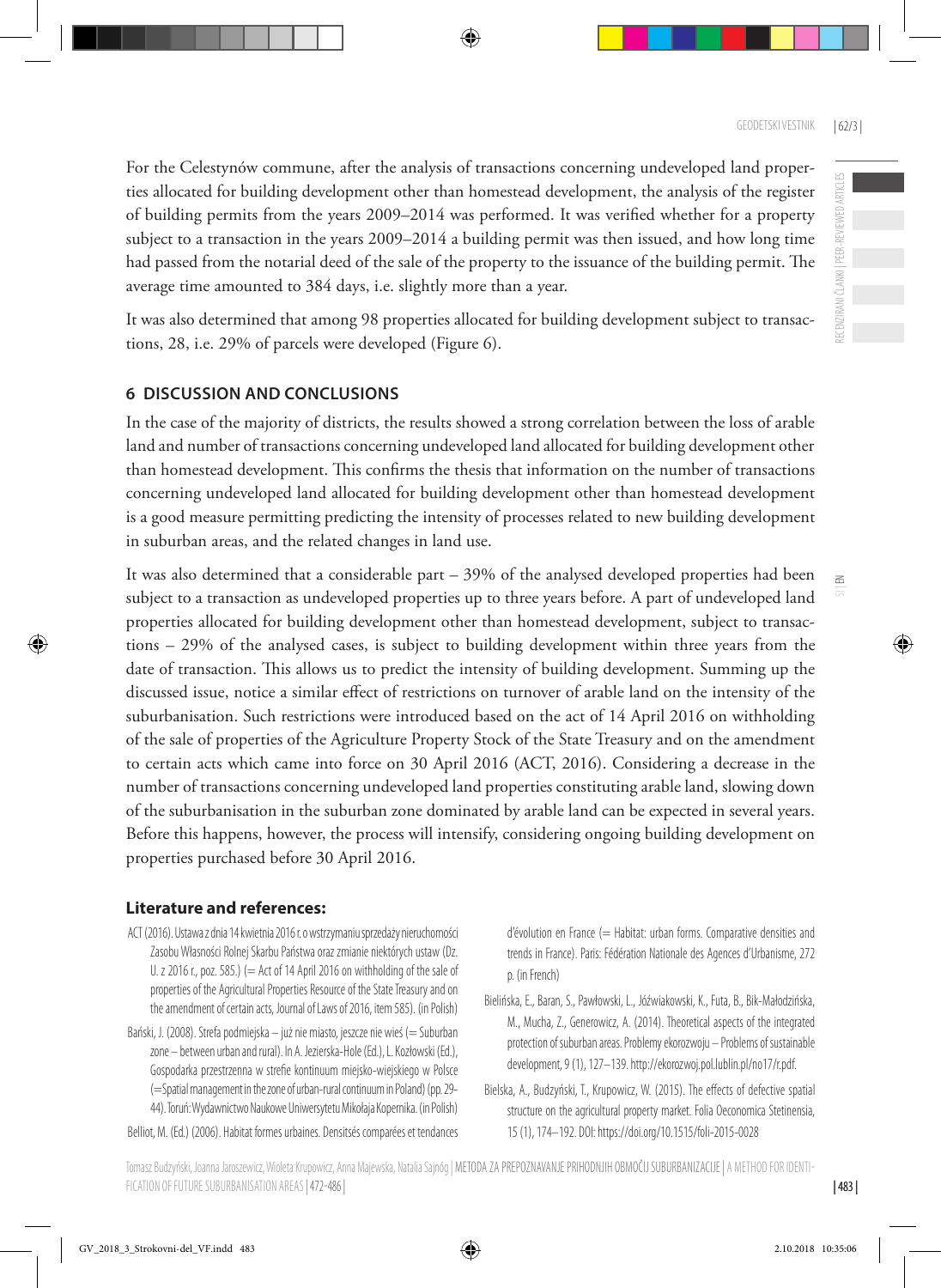Bitner, A. (2011). Charakterystyczny kształt działek ewidencyjnych na terenach zurbanizowanych – analiza struktury morfologicznej miast (= Charakteristic shape of land parcels on the urbanized areas - the analysis of morphological structure of a city). [Acta Scientiarum Polonorum. Geodesia et Descriptio Terrarum](http://yadda.icm.edu.pl/baztech/element/bwmeta1.element.baztech-journal-1644-0668-acta_scientiarum_polonorum__geodesia_et_descriptio_terrarum), 10 (1), 23–31. (in Polish)

 $\leq$ 

- Bontie, M. A. (2001). The Challenge of Planned Urbanisation. Urbanisation and National Urbanisation Policy in the Netherlands in a Northwest-European Perspective. Amsterdam: AME, 309 p.
- Charlot-Valdieu, C., Outrequin, P. (2009). L'urbanisme durable. Concevoir un écoquartier (= Sustainable urban planning. Designing an eco-neighborhood). Paris: Le Moniteur Editions, 295 p. (in French)
- Chmielewski, J. M. (2002). Koncepcja rozwoju aglomeracji warszawskiej a jej stan obecny - osiągnięcia i perspektywy Warszawskiego Środowiska Urbanistów i Planistów Przestrzennych u progu 80 – lecia TUP. Warszawa, p. 58–66.
- Chmielewski, J. M. (2005). Problemy rozpraszania się zabudowy na obszarze metropolitalnym Warszawy (= Problems of building development dispersion in the metropolitan area of Warsaw). In P. Lorens (Ed.), Problem suburbanizacji (= Problem of Suburbanisation) (pp. 52-62). Biblioteka Urbanisty, Warszawa. (in Polish)
- Couch, Ch., Leontidou, L., Petschel-Held, G. (2007). Urban Sprawl in Europe: Landscapes, Land-Use Change & Policy. Blackwell Publishing, 296 p. DOI: [https://](https://doi.org/10.1002/9780470692066) [doi.org/10.1002/9780470692066](https://doi.org/10.1002/9780470692066)
- Degórska, B. (2007). Wybrane problemy zagospodarowania i ochrony środowiska związane z rozwojem suburbanizacji (= Selected problems of environmental management and protection related to the suburbanisation development). Biuletyn KPZK PAN, 230, 75–88. (in Polish)
- Degórska, B., Deręgowska, A. (2008). Zmiany krajobrazu Obszaru Metropolitalnego Warszawy na przełomie XX i XXI wieku. Atlas Warszawy (= Changes in the metropolitan landscape of Warsaw at the turn of the 20th and 21st century. Atlas of Warsaw). Warszawa: Instytut Geografii i Przestrzennego Zagospodarowania PAN, 150 p. (in Polish)
- Dinić, M., Mitković, P. (2016). Suburban design: from "bedroom communities" to sustainable neighborhoods. Geodetski vestnik, 60 (1), 98–113. DOI: [https://](https://doi.org/10.15292/geodetski-vestnik.2016.01.98-113) [doi.org/10.15292/geodetski-vestnik.2016.01.98-113](https://doi.org/10.15292/geodetski-vestnik.2016.01.98-113)
- Echenique, M. H., Hargreaves, A. J., Mitchell, G., Namdeo, A. (2012). Growing Cities Sustainably. Journal of the American Planning Association, 78 (2), 121–137. DOI: <https://doi.org/10.1080/01944363.2012.666731>
- Gnat, S., Bas, M., (2013). Statistical analysis of chosen aspects of suburbanisation process in Szczecin in 2006-2011. Real Estate Management and Valuation, 21 (3), 71–80. DOI: <https://doi.org/10.2478/remav-2013-0028>
- Grzeszczak, J. (1996). Tendencje kontrurbanizacyjne w krajach Europy Zachodniej (= Counterurbanization tendencies in Western European countries)., Wrocław: Instytut Geografii i Przestrzennego Zagospodarowania PAN, 82 p. (in Polish)
- Gzell, S. (2015). Wykłady o współczesnej urbanistyce with English supplement on contemporary town planning  $(=$  Lectures on modern urban planning with English supplement on contemporary town planning). Warszawa: Oficyna Wydawnicza Politechniki Warszawskiej, 208 p. (in Polish)
- Hirt, S. (2007). Suburbanizing Sofia: Characteristics of post-socialist peri-urban

change. Urban Geography, 28 (8), 755-780. DOI: [https://doi.org/10.2747/0272-](https://doi.org/10.2747/0272-3638.28.8.755) [3638.28.8.755](https://doi.org/10.2747/0272-3638.28.8.755)

- Jacobs, J. (2002). The Death and Life of Great American Cities. Vintage Books, 480 p. (First published 1961).
- Jaroszewicz, J., Krupowicz, W., Sajnóg, N. (2014). Monitoring of transaction prices of land involving spatial statistical analyses for the purposes of spatial management. In S. Źróbek (Ed.), Analiza rynku i zarządzanie nieruchomościami (= Market analysis and property management) (pp.23-39), Olsztyn: Towarzystwo Naukowe Nieruchomości.
- Kährik, A., Tammaru, T. (2008). Population composition in new suburban settlements of the Tallinn metropolitan area. Urban Studies, 45 (5-6), 1055-1078. DOI: [https://](https://doi.org/10.1177/0042098008089853) [doi.org/10.1177/0042098008089853](https://doi.org/10.1177/0042098008089853)
- Krišjāne, Z., Bērzinš, M. (2012). Post-socialist urban trends: New patterns and motivations for migration in the suburban areas of Riga, Latvia. Urban Studies, 49 (2), 289–306. DOI: <https://doi.org/10.1177/0042098011402232>
- Kubeš, J. (2013). European post-socialist cities and their near hinterland in intra-urban geography literature. Bulletin of Geography. Socio-economic Series 2013, 19, 19–43. DOI:<https://doi.org/10.2478/bog-2013-0002>
- Lorens, P. (2005). Dlaczego problem suburbanizacji? Wprowadzenie (=Why problem of suburbanisation? Introduction). In P. Lorens (Ed.), Problem suburbanizacji (= Problem of Suburbanisation) (pp. 6–8). Biblioteka Urbanisty 7, Warszawa. (in Polish)
- Lorens, P. (2008). Główne tendencje przemiany struktury funkcjonalno przestrzennej współczesnych miast, (= Primary tendencies of transformations of the functional-spatial structure of modern cities). In P. Lorens (Ed.), E. Ratajczyk-Piątkowska (Ed.), Komercjalizacja przestrzeni – charakterystyczne zjawiska (= Commercialisation of space – characteristic phenomena). Biblioteka Urbanisty 12, Warszawa. (in Polish)
- Majewska, A. (2012). Suburbanizacja w strefie metropolitarnej Warszawy, jako zagrożenie zrównoważonego rozwoju  $(=$  Suburbanisation in the Warsaw Metropolitan Area as a threat to sustainable development). In A. Maciejewska (Ed.), Gospodarka przestrzenne w świetle wymagań strategii zrównoważonego rozwoju (= Spatial management in the context of requirements of the sustainable development strategy) (pp. 308-320). Studia vol. 42, Komitet Przestrzennego Zagospodarowania Kraju PAN, Warszawa. (in Polish)
- Markowski, T. (2004). Miasta polskie w procesie transformacji (= Polish cities in the process of transformations). In M. Koczanowski (Ed.), P. Lorens (Ed.), Miasto wspólne dobro i zbiorowy obowiązek ( $=$  City  $-$  common good and collective obligation). Biblioteka Urbanisty 2, Warszawa (in Polish)
- Mihai, B., Nistor, C., Simion, G. (2015). Post-Socialist Urban Growth of Bucharest, Romania-A Change Detection Analysis On Landsat Imagery (1984-2010). Acta geographica Slovenica, 55 (2), 223–234 DOI:<https://doi.org/10.3986/AGS.709>
- Nahtigal, D., Grum, B. (2015). Segmentation and the value frame of buyers of residential apartments. Geodetski vestnik, 59 (1), 71–101. DOI: [http://dx.doi.](http://dx.doi.org/10.15292/geodetski-vestnik.2015.01.071-101) [org/10.15292/geodetski-vestnik.2015.01.071-101](http://dx.doi.org/10.15292/geodetski-vestnik.2015.01.071-101)
- National Urban Policy 2023 (2015). Krajowa Polityka Miejska 2023. Ministerstwo Rozwoju Regionalnego, Warszawa. (in Polish). [https://www.mr.gov.pl/](https://www.mr.gov.pl/media/10252/Krajowa_Polityka_ Miejska_20-10-2015.pdf) [media/10252/Krajowa\\_Polityka\\_ Miejska\\_20-10-2015.pdf](https://www.mr.gov.pl/media/10252/Krajowa_Polityka_ Miejska_20-10-2015.pdf)

Tomasz Budzyński, Joanna Jaroszewicz, Wioleta Krupowicz, Anna Majewska, Natalia Sajnóg | METODA ZA PREPOZNAVANJE PRIHODNJIH OBMOČIJ SUBURBANIZACIJE | A METHOD FOR IDENTIfication of future suburbanisation areas| 472-486 |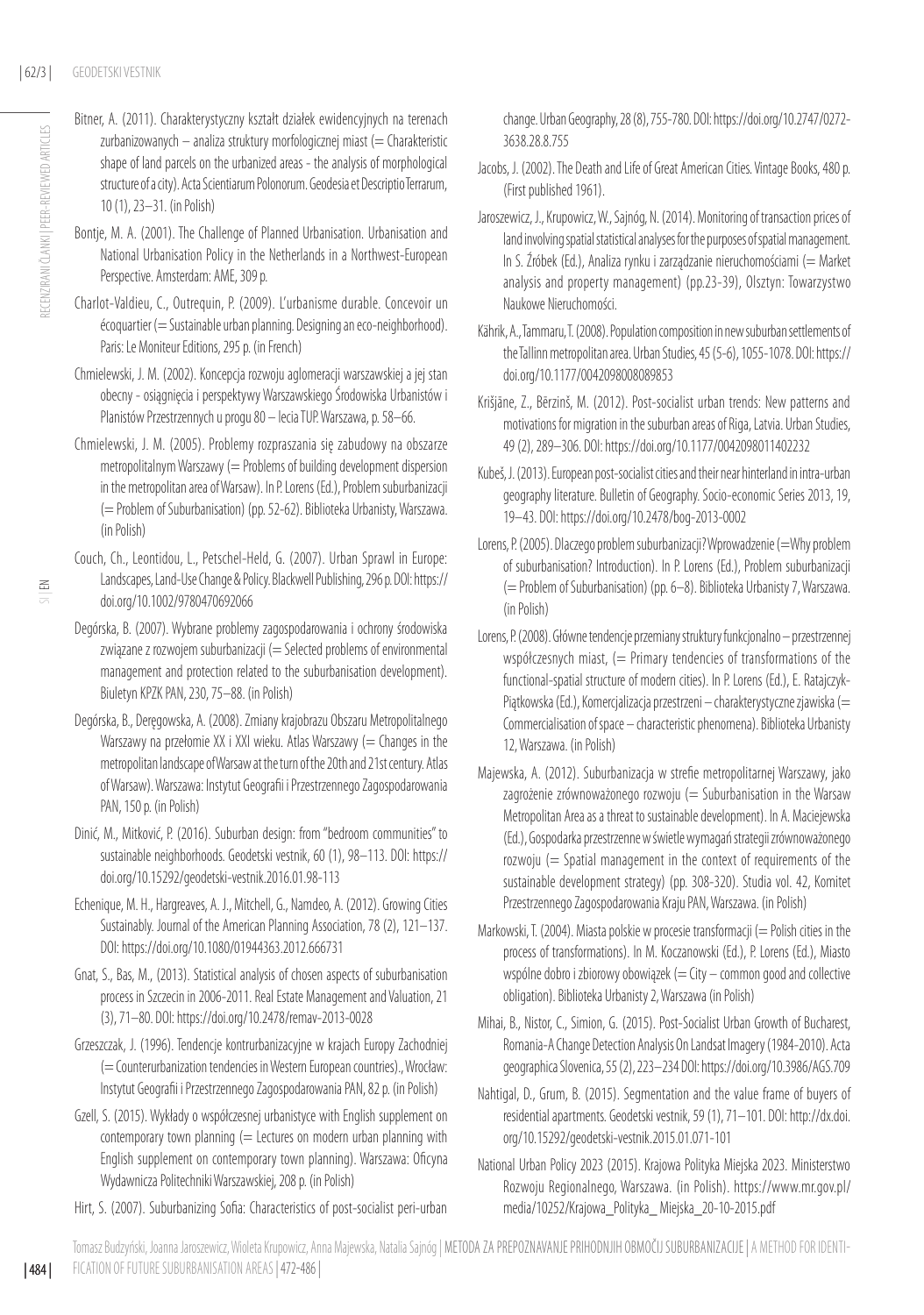$\leq$ 

- Ostrowski, W. (1975). Urbanistyka współczesna (= Modern urban planning). Warszawa: Wydawnictwo Arkady. (in Polish)
- Paszkowski, Z. (2011). Miasto idealne w perspektywie europejskiej i jego związki  $z$  urbanistyką współczesną (= Ideal city in the European perspective and its relations to modern urban planning). Kraków: Wydawnictwo Universitas, 324 p. (in Polish)
- Penerai, P. (2008). Paris métropole. Forme et échelles du Grande- Paris. Paris: Éditions de la Villette. (in French)
- Pęchorzewski, D. (2008). Comparative analysis of suburbanization in selected cities of Central and Eastern Europe in the years 1990-2007. In D. Popescu et. al. (ed.), Environmental Problems And Development (pp. 66–70). Bucharest, Romania.
- Phelps, N.A., Wu, F. (2011). International perspectives on suburbanization: a postsuburban world? Palgrave Macmillan UK, 289 p.
- Phelps, N.A. (2017). Old Europe, new suburbanization?: governance, land, and infrastructure in European suburbanization. University of Toronto Press, Scholarly Publishing Division, 280 p. DOI: https://doi.org/10.3138/9781442616479
- Pojani, D. (2011). Urban and suburban retail development in Albania's capital after socialism. Land Use Policy, 28 (4), 836-845. DOI: [https://doi.org/10.1016/j.](https://doi.org/10.1016/j.landusepol.2011.02.001) [landusepol.2011.02.001](https://doi.org/10.1016/j.landusepol.2011.02.001) https://doi.org/10.1016/j.landusepol.2011.02.001
- Przegon, W., Bacior, S., Sobolewska-Mikulska, K. (2016). Cartographic analysis of transformations of the spatial structure of lands of Podgórze in Krakow in Poland in the period of 1847–2016. Geodetski vestnik, 61 (2), 278–292. DOI: [https://](https://doi.org/10.15292/geodetski-vestnik.2017.02.278-292) [doi.org/10.15292/geodetski-vestnik.2017.02.278-292](https://doi.org/10.15292/geodetski-vestnik.2017.02.278-292)
- Radziszewska, W., Jaroszewicz, J., Szafranek, A. (2012). Rozkład przestrzenny wartości rynkowych gruntów przeznaczonych pod zabudowę mieszkaniową na obszarach wiejskich w sferze oddziaływania miasta (= Spatial distribution of market values of land for residential housing in rural areas in the zone of influence of urban areas). Studia Obszarów Wiejskich, 29, 105–128.
- Rogers, R., Power, A. (2000). Cities for a Small Country. London: Faber and Faber, 320 p.
- Salamon, J. (2010). Analiza czynników wpływających na ceny działek rolnych i budowlanych na przykładzie gminy Bochnia (= Analysis of factors affecting prices of agricultural and building plots on an example of Bochnia commune). Infrastruktura i Ekologia Terenów Wiejskich, 2, 185–191. (in Polish)
- Schweitzer, L., Zhou, J. (2010). Neighbourhood air quality, respiratory health, and vulnerable populations in compact and sprawled regions. Journal of the American Planning Association, 76 (3), 363–371. DOI: [http://dx.doi.org/10.](http://dx.doi.org/10.1080/01944363.2010.486623) [1080/01944363.2010.486623](http://dx.doi.org/10.1080/01944363.2010.486623)
- Smutek, J. (2012a). Wpływ suburbanizacji w strefie oddziaływania wielkiego miasta na dochody gmin z tytułu udziału w podatku dochodowym od osób fizycznych w Polsce (= Effect of urbanisation in the zone of influence of a great city on the income of communes due to participation in personal income tax in Poland). Biuletyn Rozwój Regionalny i Polityka Regionalna, 1, 103–121. (in Polish)
- Smutek, J. (2012b). Suburbanizacja, rozwój niezrównoważony i jego konsekwencje dla wydatków gmin w Polsce (= Suburbanisation, sustainable development, and its

consequences for expenditures of communes in Poland). Handel Wewnętrzny, 7 (2), 142–153. (in Polish)

- Strzelecki, Z., Kucińska, M. (2006) Żywiołowe rozprzestrzenianie się metropolii warszawskie. In S. Kozłowski (Ed.), Żywiołowe rozprzestrzenianie się miast. Białystok – Lublin – Warszawa, pp. 128–129
- Sýkora, L., (1999). Changes in the internal spatial structure of post-communist Prague. GeoJournal, 49 (1), 79–89. DOI: <https://doi.org/10.1023/A:1007076000411>
- Sýkora, L., Ouředníček, M., (2007). [Sprawling post-communist metropolis: commercial](http://www.natur.cuni.cz/~slamak/gacr/selma.pdf)  [and residential suburbanisation in Prague and Brno, the Czech Republic](http://www.natur.cuni.cz/~slamak/gacr/selma.pdf). In E. Razin, Dijst, M., Vázquez, C. (Eds.), Employment Deconcentration in European Metropolitan Areas: Market Forces versus Planning Regulations, (pp. 209–233). Dordrecht: Springer.
- Sýkora, L., Stanilov, K. (2014). The Challenge of Postsocialist Suburbanization. In K. Stanilov (Ed.), L. Sykora (Ed.), Confronting Suburbanization: Urban Decentralization in Postsocialist Central and Eastern Europe (pp. 1–32). Chichester: Wiley-Blackwell. DOI: http://dx.doi.org/10.1002/9781118295861. ch1
- Śleszyński, P. (2012). Warszawa i obszar metropolitarny Warszawy a rozwój Mazowsza. Trendy Rozwojowe Mazowsza 8/2012, p. XX. (in Polish)
- Śleszyński, P. (2018). Społeczno-ekonomiczne skutki chaosu przestrzennego dla osadnictwa i struktury funkcjonalnej terenów (= Socio-Economic Effects of the Spatial Chaos for the Settlement Systems and Functional Land Use Structure). Studia KPZK PAN pp. 29– 80. (in Polish)
- Tammaru, T., Kulu, H., Kask, I. (2004). Urbanization, suburbanization and counterurbanization in Estonia. Eurasian Geography and Economics, 45 (3), 212–229. DOI: https://doi .org/10.2747/1538-7216.45.3.212
- Tanaś, J., Trojanek, M. (2014). Changes in land use structure in suburban zones in Poland after the 90. Journal of International Studies, 7 (3), 81–89. DOI: [https://](https://doi.org/10.14254/2071-8330.2014/7-3/7) [doi.org/10.14254/2071-8330.2014/7-3/7](https://doi.org/10.14254/2071-8330.2014/7-3/7)
- Topa, G., Zenou, Y. (2015). Neighbourhood and Network Effects. In G. Duranton, J. V. Henderson (Ed.), W. C. Strange (Ed.), Handbook of regional and urban economics (Vol. 5, pp. 561-624). Amsterdam: The Netherlands: Elsevier. DOI: [https://doi.](https://doi.org/10.1016/b978-0-444-59517-1.00009-x) [org/10.1016/b978-0-444-59517-1.00009-x](https://doi.org/10.1016/b978-0-444-59517-1.00009-x)
- Węglański,, J. (1988). Metropolitalna Ameryka (= Metropolitan America). Warszawa: Wydawnictwo Wiedza Powszechna, 178 p. (in Polish)
- Zuziak, Z. (2005). Strefa podmiejska w architekturze miasta. W stronę nowej architektoniki regionu miejskiego ( $=$  Suburban zone in the architecture of the city). InP. Lorens (Ed.), Problem suburbanizacji (= Problem of Suburbanisation) (pp. 17-32). Biblioteka Urbanisty 7, Warszawa. (in Polish)
- Živković, L., Marani, S., Berk, S., Dežman Kete V., Trapani, F., Esposito, G., Špeh, N., Milić, Đ., Živanović, T., Barborič, B. (2015). Towards a monitoring information system for territorial attractiveness and policy management in South East Europe. Geodetski vestnik, 59 (4,752–766. DOI: [https://doi.org/10.15292/](https://doi.org/10.15292/geodetski-vestnik.2015.04.752-766) [geodetski-vestnik.2015.04.752-766](https://doi.org/10.15292/geodetski-vestnik.2015.04.752-766)